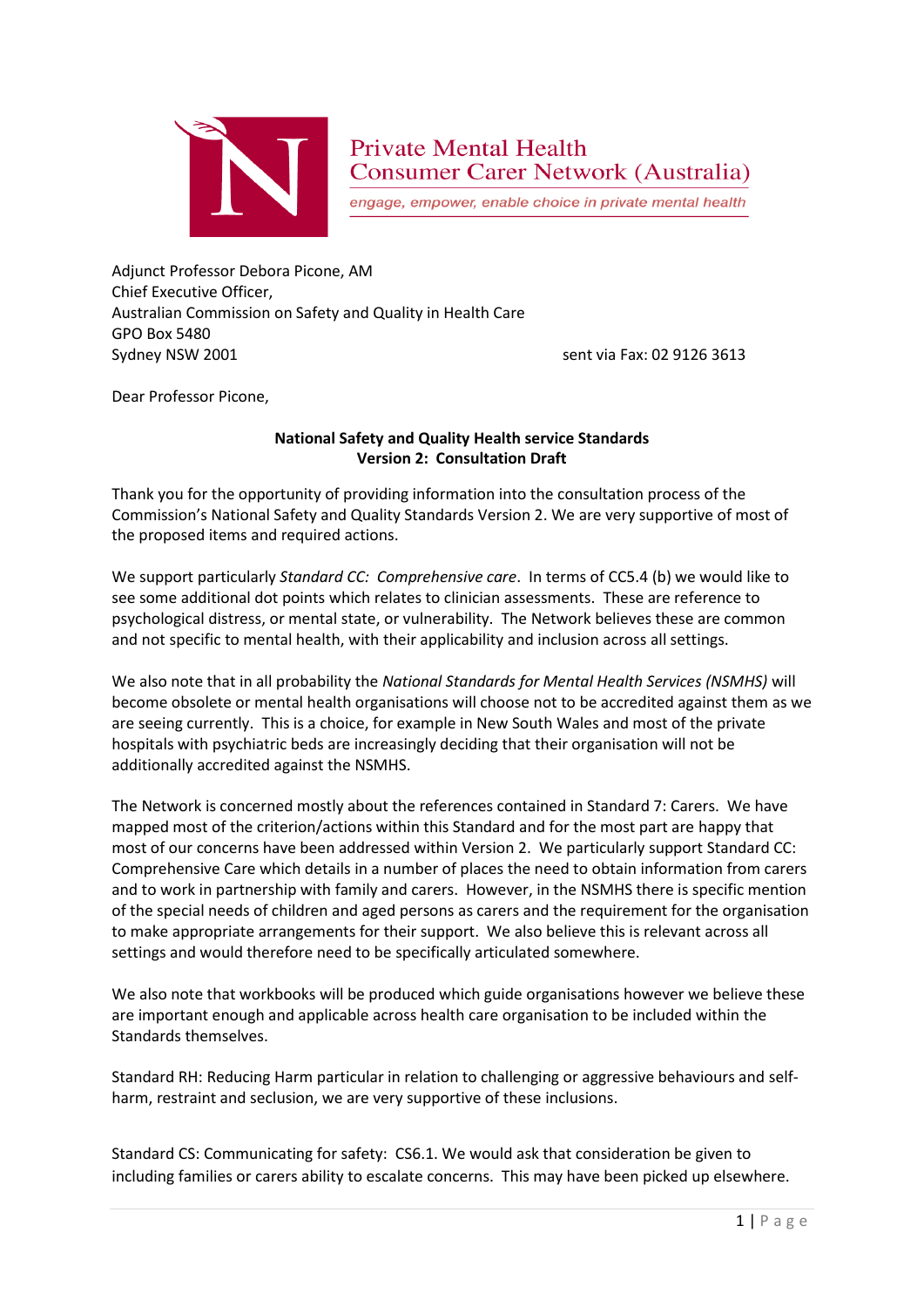Further, we would like to make the following comments:

#### **Standard GS: Governance for safety and quality**

- GS1 Governance and strategic leadership
	- GS1.1 c. 'provides leadership on partnering with consumers'

Within the current NSQS this criterion appears to be quite stronger and more descriptive. The Network has some concerns as to what this criterion actually means in practice with an emphasis on the words 'provides leadership'.

We do however note the criterion in Standard PC: Partnering with Consumers which would support the standard above. These are:

- PC3.1 the health service organisation involves consumers in partnerships to plan, design, deliver, measure and evaluate health care.
- PC3.2 The health service organisation provides orientation, support and/or education to enable consumers to fully participate as partners with the organisation
- PC4.2 Where information for consumers about health and health care is developed internally, the health service organisation involves consumers in its development and review

In the current NSQS the following are noted and the Network wonders if these are addressed sufficiently by the new criterion. These include the above together with:

- GS5.1 (c) involve consumers and the workforce in the review of safety and quality systems, and their performance
- GS5.2 the health service organisation reports on safety and quality performance to: (c) consumers

Following these queries, the current NSQS appear to have stronger indicators for the Governance concerns. These are:

#### **2.1.1: Consumers and/or carers are involved in the governance of the health service organisation**

Reflective Questions for Organisations: *How do we involve consumers and carers in our clinical and organisational governance processes?*

Examples of evidence:

- $\Box$  Policies, procedures and protocols related to engaging consumers and carers in the governance of the health service organisation
- $\Box$  Relevant documentation from committees and meetings that shows consumer representation or consumer involvement in governance activities
- $\Box$  Documented mechanisms for engaging consumer representatives of the local community are included in policy documents, committee terms of reference and position descriptions (where relevant)
- $\Box$  A range of formal and informal mechanisms are available for the ongoing and short-term engagement of consumers